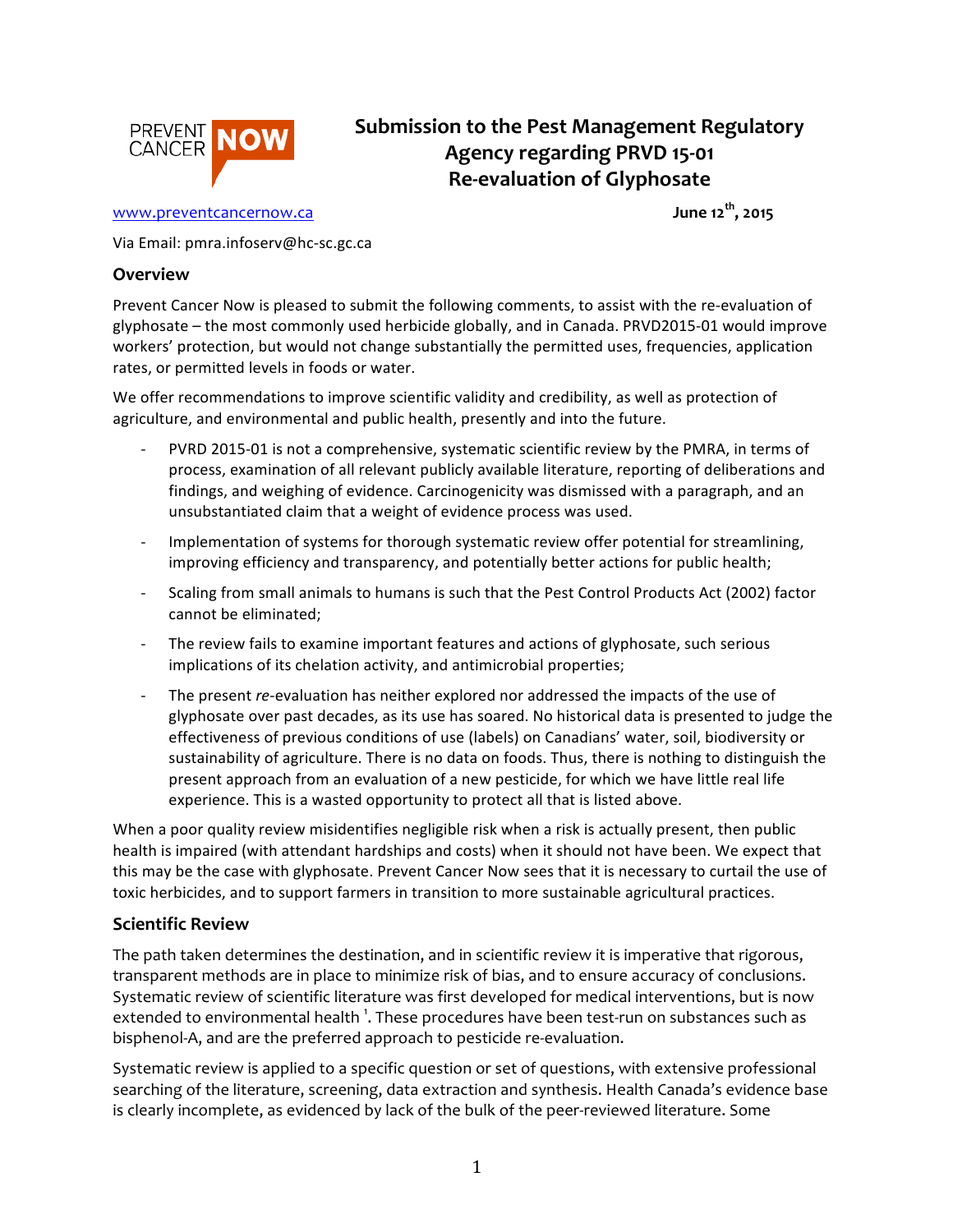examples include, the work of Prof. Séralini's laboratory; examination of populations in South America and Asia who are suffering spontaneous abortions, birth defects, kidney disease, DNA damage and diverse other ailments associated with glyphosate spraying; several independent reports of endocrine disruption; diverse reports of effects of glyphosate on microbes in the environment and in the "microbiome"; and effects on aquatic organisms. These are but a few examples of the broad, compelling body of evidence that is conspicuous by its absence in PVRD 2015-01.

Only after systematic review and synthesis of the evidence is it possible to weigh it. Vague claims of using a weight of evidence approach are meaningless when the evidence base is not established, the framework for weighing is not stated, and weighing is not presented  $^2$ . Carcinogenicity, a very serious outcome, was discussed in a paragraph, with an unsubstantiated claim regarding weight of evidence.

It is a step forward to see tables of outcomes with lists of studies, but the tables and references provided are of limited usefulness. Considerable judgment enters into distinguishing between an "effect" and an "adverse effect," so effects should be tabulated. In previous examinations of data in the Reading Room, it has been seen that significant effects seen at lower doses are dismissed as not "adverse," but the effect is that Canadians are potentially exposed to much more pesticides. As well, many bibliographic records are incomplete, so are not readily identifiable, and many are not referenced in the document so it is unknown what was relevant, and how they were incorporated into the review. There is no indication of methods or judgements involved in weighing of evidence

The Statutory Review of the Pest Control Products Act, 2015, *Report of the Standing Committee on Health*, Ben Lobb Chair, April 2015 states in Recommendation 3: "That the PMRA review the openness and transparency of its processes to register pest control products with a view to ensuring that Canadians are able to provide meaningful and informed input into the decision-making process and clearly understand decisions once they are made." PVRD 2015-01 fails to meet this goal.

### **Review Scoping**

The re-evaluation is narrowly scoped, based almost exclusively on confidential, industry-supplied animal test data. The epidemiological evidence is not presented or discussed. Although a subset of the environmental peer reviewed literature is listed among the references, the research is not actually discussed.

In the wake of the classification of glyphosate as a probable human carcinogen by the International Agency for Research on Cancer (IARC),<sup>3</sup> it is disappointing to see carcinogenicity dismissed with a single paragraph in PVRD 2015-01. This serious endpoint merits much more serious consideration, and should be acted upon on the basis of the IARC determination. The "weight of evidence" claim regarding carcinogenicity is unsubstantiated.

### **Scaling from animals to humans**

As is commonly done, comparisons of effects are on the basis of pesticide dose (mg/kg body weight /day). Scaling to humans is fraught, because small animals eat proportionally much more per kilogram body weight, so chow with much lower levels of pesticides are used in toxicological experiments. In consequence, rodents fed glyphosate at a unit dose would receive the pesticide diluted in much more food, and consume many times more nutrients along with the pesticide. Studies by the Séralini laboratory found organ damage and tumours in animals fed food and water with Roundup at "acceptable" concentrations for people, albeit at higher concentrations than typically used in rodent research.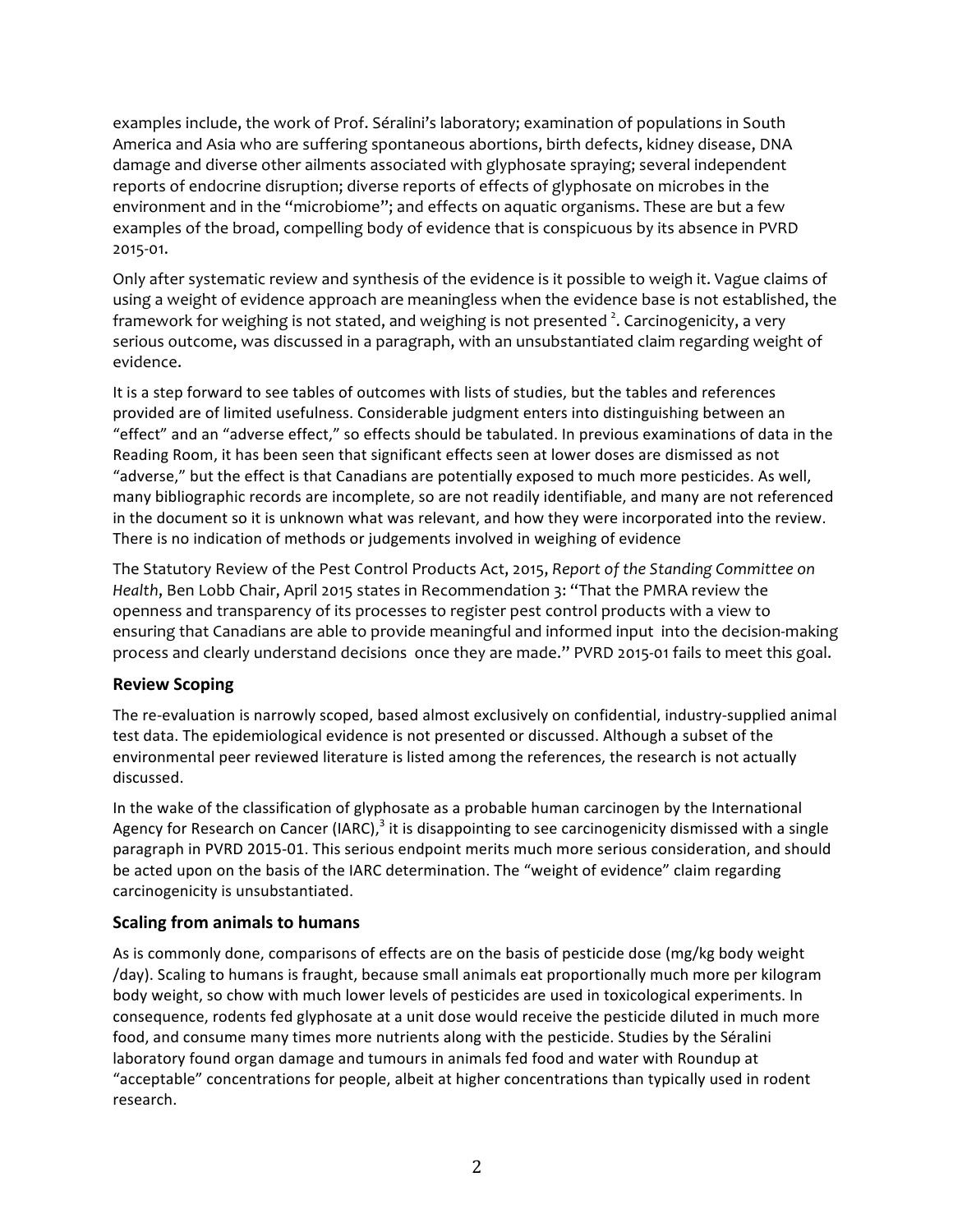Although the dose-based approach is preferred by industrial stakeholders, the inter-species extrapolation factor of 10-fold barely covers the difference in pesticide concentrations in foods, let alone fundamental differences between rodents and humans. These types of considerations featured in the justification for introduction of an additional 10-fold extrapolation factor in the Pest Control Products Act (2002). This factor has been eliminated via bureaucratic maneuvers as PMRA consulted with industry; this is unjustifiable and amounts to circumvention of the will of Parliament.

### **Key reference doses**

The PMRA indicates that over 30 mg/kg body weight /day is the "no observable adverse effect level," but the US Integrated Risk Information System (http://www.epa.gov/iris/subst/0057.htm) indicates a NOEL of 10 meg/kg/day based upon increased incidence of renal tubular dilation in F3b offspring, at a "lowest effect level" (LEL) of 30 mg/kg/day. Had the Monsanto 1981a study referenced by the US EPA been incorporated into the re-revaluation, current glyphosate exposures would have had to have been reduced by two thirds.

## **Extraordinary chemical properties of glyphosate**

Glyphosate's chemical properties, actions and subsequent implications of its use are not mentioned, let alone incorporated in a transparent weighing of the scientific evidence. For example, although neither antibacterial effects nor chelation are mentioned in PRVD2015-01, there is strong evidence that:

- As an antibiotic, glyphosate
	- $\circ$  affects the human bacterial microbiome (with implications for health, child development, and cancers, particularly haematological and colorectal, as well as others);
	- $\circ$  potentially contributes to antibiotic resistance and "super bugs";
	- $\circ$  kills micro-organisms in the soil including beneficial bacteria, eventually impairing plant growth, and contributing to toxic fungal crop disease.
- As as chelator, glyphosate
	- $\circ$  may mobilize toxic heavy metals (e.g. cadmium, arsenic and lead) from the soil into water and plants, which humans and animals consume;
	- $\circ$  may limit absorption of essential trace elements from foods. (In more diluted experimental rodent diets, a surfeit of essential elements may negate chelation effects of glyphosate, whereas a threshold may be surpassed in human diets where Maximum Residue Levels (MRLs – see below) permit higher concentrations of glyphosate.)

Recent research demonstrates higher cadmium levels in "conventional" than in "organic" foods.<sup>4</sup>

### **Endocrine disruption**

Multiple in vitro and in vivo studies indicate that glyphosate may disrupt the body's chemical messaging system – the actions of hormones, or the endocrine system. Endocrine disruption is an extremely important effect, as is protecting public health from chemicals that alter fundamental processes such as foetal and child development, metabolism, reproduction, and development of cancers in sensitive tissues such as the breast or prostate. The EU was on track to take actions on endocrine disruptors, which would have particularly affected pesticides – many pesticides exert these effects – until the effort was derailed by complex corporate-sponsored interventions.

The PMRA is not currently incorporating this important endpoint, instead waiting until the US has completed its screening for endocrine disruption. It is not clear that this screening should trump observations in animals, particularly when glyphosate-associated downstream effects related to the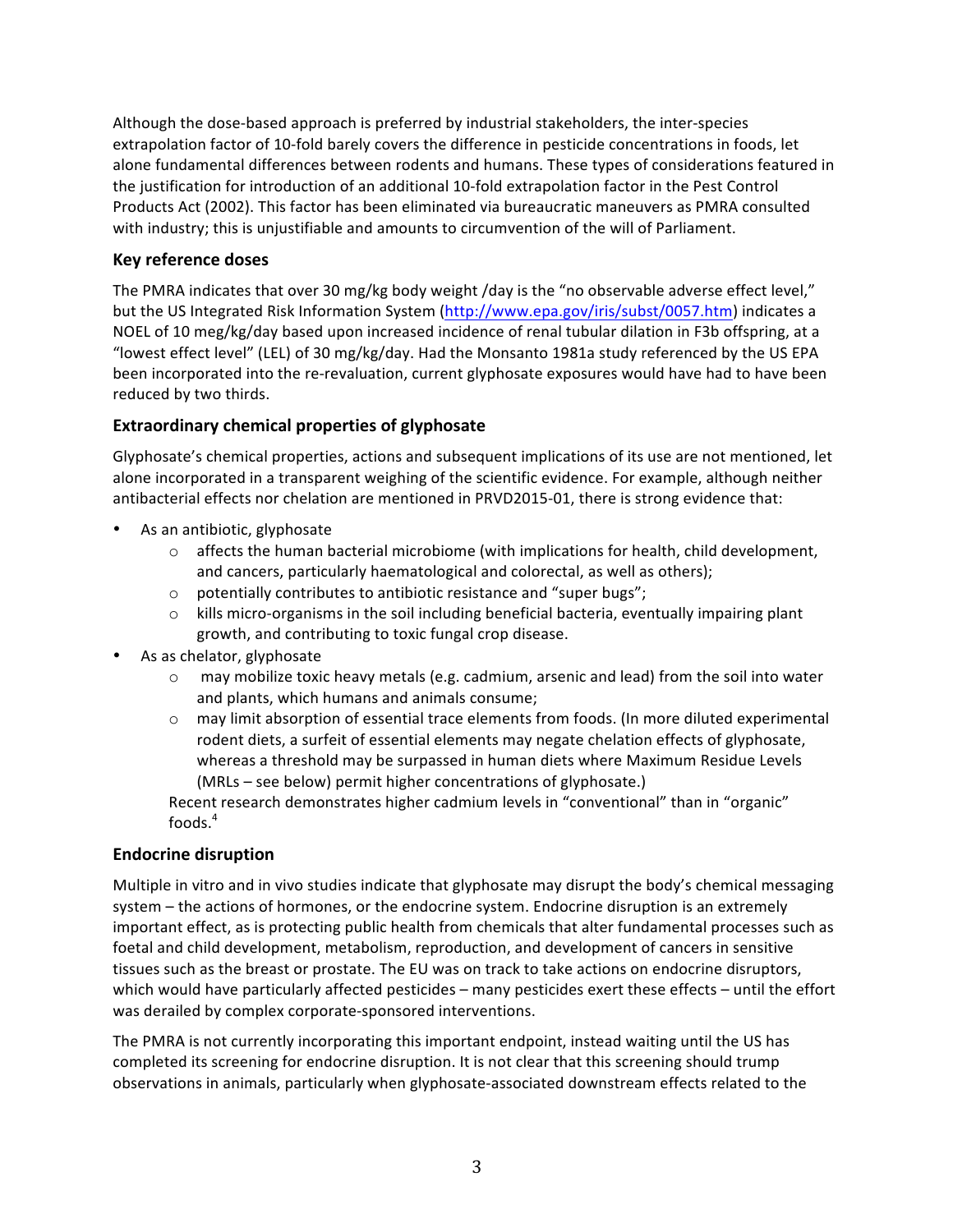microbiome or toxic elements, that may also contribute to endocrine disruption, will be missed during this screening.

## **Extrapolation Factors**

Continuing all permitted uses of glyphosate is justified by the PMRA, using "safety" factors to extrapolate from animal data to human health. The PRVD incorporates a scientifically unjustifiable bare minimum, that does not encompass the diverse adverse actions of glyphosate, nor the inherent susceptibilities of the young that was introduced to the Pest Control Products Act in 2002. The assessment was refined to achieve "acceptable" exposures, and even so it is estimated that young children may be receiving 70% of the [high] permitted daily glyphosate dose from their diets. An additional extrapolation factor would render the use of glyphosate "unacceptable," and preclude reregistration.

## **Maximum Residue Levels (MRLs)**

Following from the acceptable exposure (based upon industry-provided animal toxicology studies, that are not available for public review until after the final re-registration), the PMRA sets maximum residue limits (MRLs) for foods and water. MRLs are arrived at by apportioning various estimated contributions to the total permissible exposure. (Pragmatic considerations are also clearly important, as 2015 MRLs for pesticides not registered in Canada are set to accommodate levels in imported foods, with no consideration of health and safety.)

Although MRLs are set not to interfere with agricultural practices in Canada, they may impact trade. For example, pre-harvest dessication, can result in exceeding MRLs for barley, and suppress germination for making malt. Similarly, grain cadmium may exceed foreign tolerance levels. Of note, Canada sets no standards for this very toxic metal in foods. Canadian foods already contain cadmium exceeding other nations' standards, and it is urgent to address whether levels of toxic metals are increasing in foods as a result of glyphosate use. Interestingly, cadmium is restricted in cosmetics.

In a process of circular reasoning, the MRLs are factored into data similar to that that was used to create the MRLs in the first place, and then the aggregate exposures are found to be "acceptable." In a reevaluation, the effects of MRLs might better be measured against food contamination levels and trends (of both herbicide and toxic elements), biomarkers (e.g. DNA damage, and glyphosate in bodily fluids), and health endpoints seen elsewhere such as kidney disease, cancers, and birth defects.

### **A Data-Deficient** *Re-***Assessment**

Despite generalized statements in the PVRD, the federal government is not monitoring glyphosate in crops (Canadian Grains Commission), in foods (Canadian Foods Inspection Agency), in citizens (Canadian Health Measures survey), nor water (although a small Quebec study reported increasing levels over time in waterways, associated with soybean crops). PCN has been repeatedly requesting data from the PMRA on glyphosate in the environment, foods, wildlife, people, anywhere in Canada, since November 2014, with no data in response.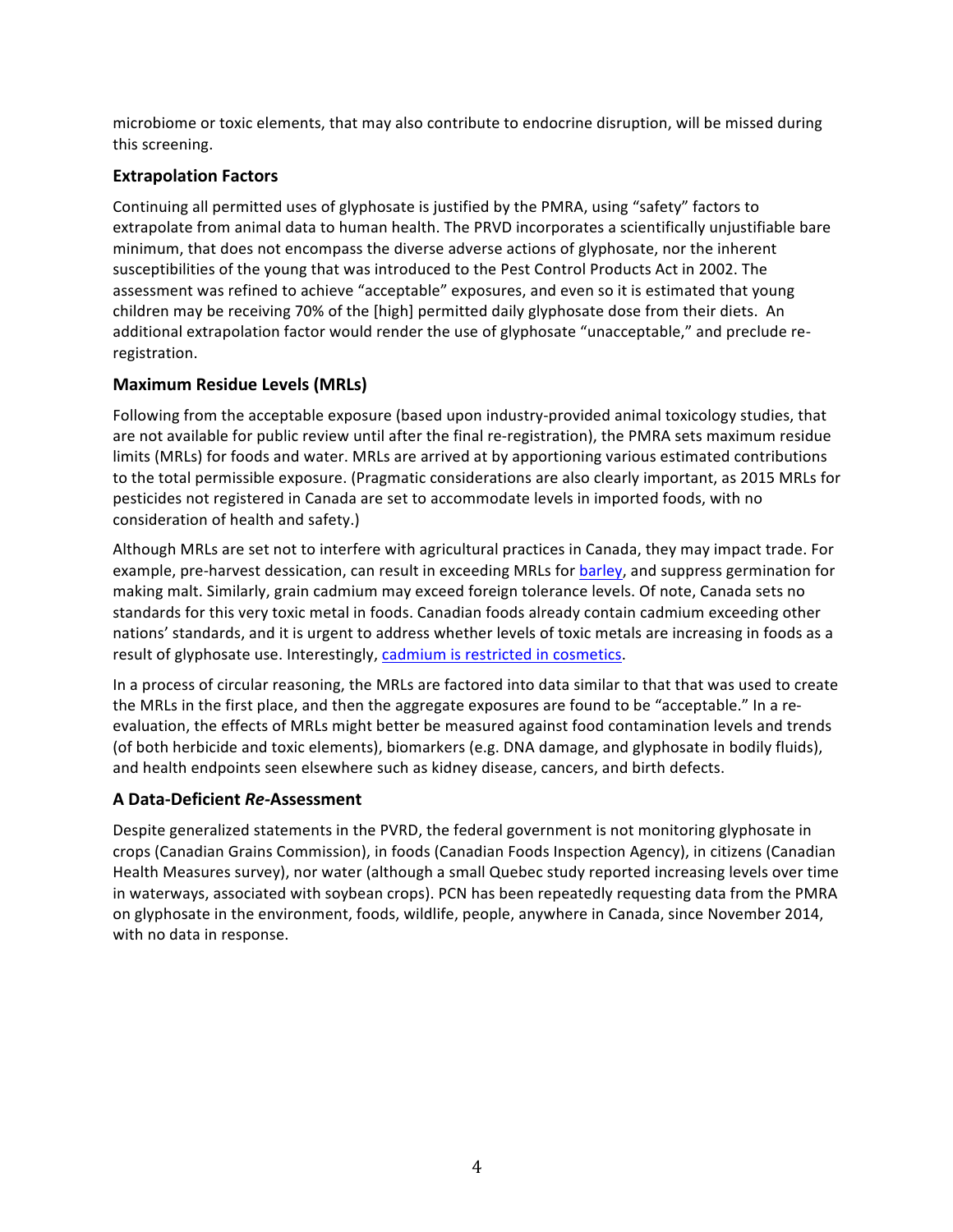## **The Opportunity of a Re-Evaluation**

A re-evaluation is an opportunity to assess effectiveness of previously set limits for pesticide use. Measured levels and trends in foods, water, people and the environment, and pesticides sales and use should be reported. Some of these aspects are currently contained in the US Registration Evaluation Documents. As well, levels and trends of toxic elements (e.g. cadmium, that is naturally high in areas of the prairies, and in Canadian potash), and trends of associated biomarkers and diseases are required to assess real-life impacts. Ecological/agronomical measures might include yields over the long term with and without glyphosate, weed resistance, crop diseases (e.g. *Fusarium* levels) and need for inputs. Nothing of the sort is in PRVD2015-01.

A re-evaluation is also an opportunity to revisit the value of a pesticide, that may be affected by resistant weeds, killing non-target species, and needs for other crop inputs over time.

Going forward, it is essential to monitor pesticides and public health so ensure that we have in hand necessary information for future decision-making.

## **In conclusion**

Canada is missing out. In Europe, South America and Asia, glyphosate uses are being restricted to protect public health, for reasons that are not broached by the PMRA.

PVRD2015-01 is not a scientifically credible re-evaluation of glyphosate hazards or risks. Substantial issues are not addressed, and crucial data is absent (and we fear non-existent). This PVRD does not demonstrate, as the PCPA (2002) requires, "reasonable certainty that no harm to human health, future generations or the environment will result from exposure to or use of the product ..." (emphasis added). In the interim, as evidence accrues and PMRA review processes and capacity improve, while further evidence and evidence-gathering is set up, steps in the right direction would include comprehensive, transparent, systematic review and weighing of evidence in all the PMRAs endeavours; and ongoing data collection with public availability, to monitor regulated substances and whether measures are indeed protecting the environment, and health of Canadians.

We wrote further on the topic of glyphosate here: http://www.preventcancernow.ca/the-worlds-mostused-weed-killer-is-probably-carcinogenic-so-what

Please do not hesitate to ask, if we may assist further in this matter. We have an extensive references database, with which to justify all statements you feel require substantiation.

*Prevent Cancer Now is a Canadian national group with over 6000 followers, working to eliminate* preventable causes of cancer.

Respectfully submitted,

Meg Sears PhD Chair, Prevent Cancer Now science@preventcancernow.ca

### **References** (more available upon request)

1. Rooney AA, Boyles AL, Wolfe MS, Bucher JR, Thayer KA. Systematic Review and Evidence Integration *for Literature-Based Environmental Health Science Assessments. Environ Health Perspect [Internet]. 2014 Apr 22 [cited 2014 Apr 24]; Available from: http://ehp.niehs.nih.gov/1307972*